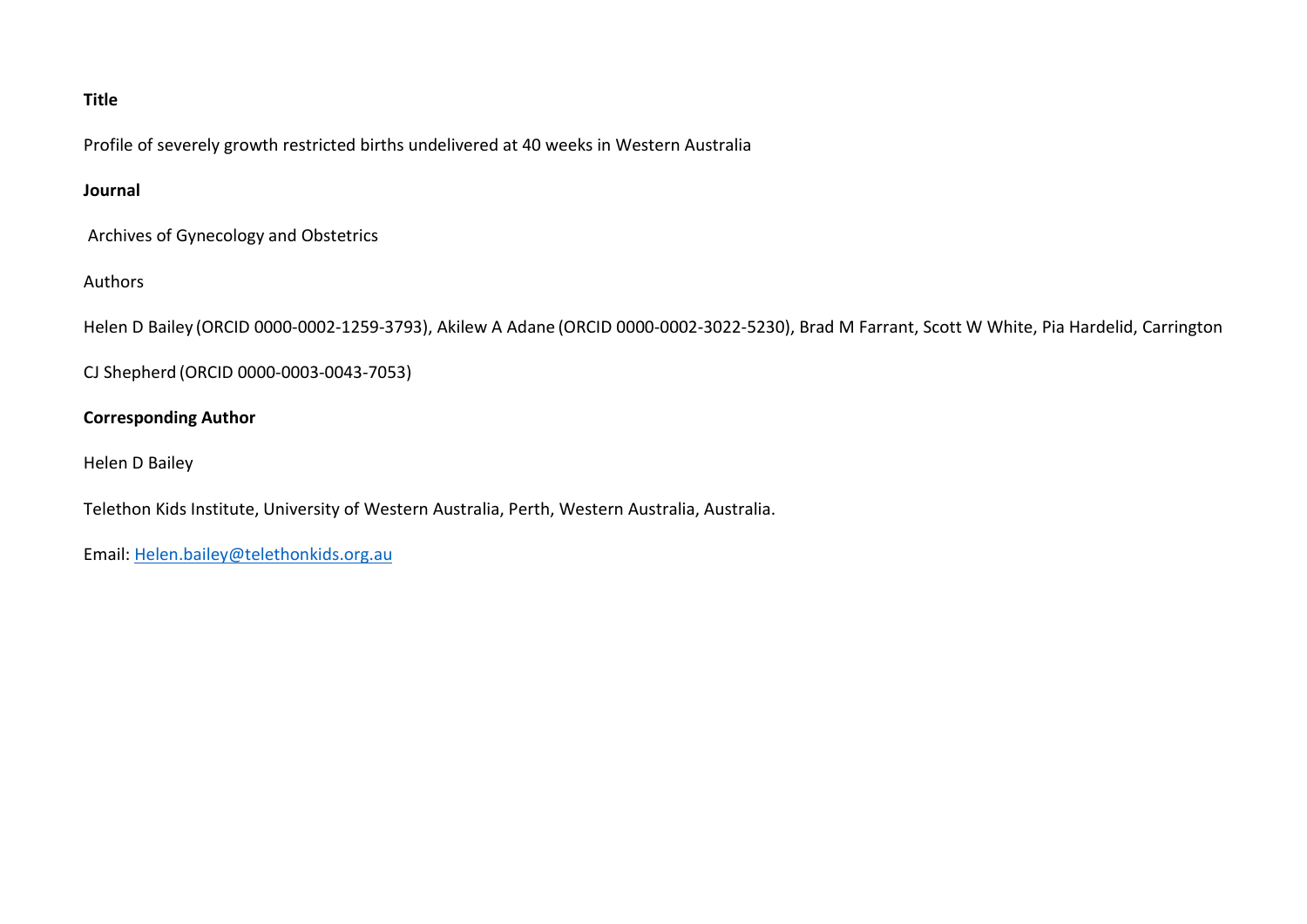Table S1: International Classification of Disease versions 9 and 10 diagnosis code and diagnosis categories in the Hospital Morbidity Data collection used to identify maternal conditions.

| <b>Maternal conditions</b>      | ICD 9 codes       | ICD 10 codes               |
|---------------------------------|-------------------|----------------------------|
| <b>Medical conditions</b>       |                   |                            |
| <b>Existing diabetes</b>        | 250               | E10-11, E13-14, O24.0-24.3 |
| <b>Essential hypertension</b>   | 401, 642.0-642.2  | 110, 010                   |
|                                 |                   |                            |
| Pregnancy complications         |                   |                            |
| <b>Gestational diabetes</b>     | 648.8             | 024.4, 024.9               |
| <b>Gestational hypertension</b> | 642.3, 642.9      | 013, 016                   |
| Threatened miscarriage          | 640.0-640.03      | O <sub>20.0</sub>          |
| Preeclampsia                    | 642.4-642.7       | 011, 014, 015              |
| Any ante-partum haemorrhage     | 640.8-640.93, 641 | O20.8, O20.9, O44-46       |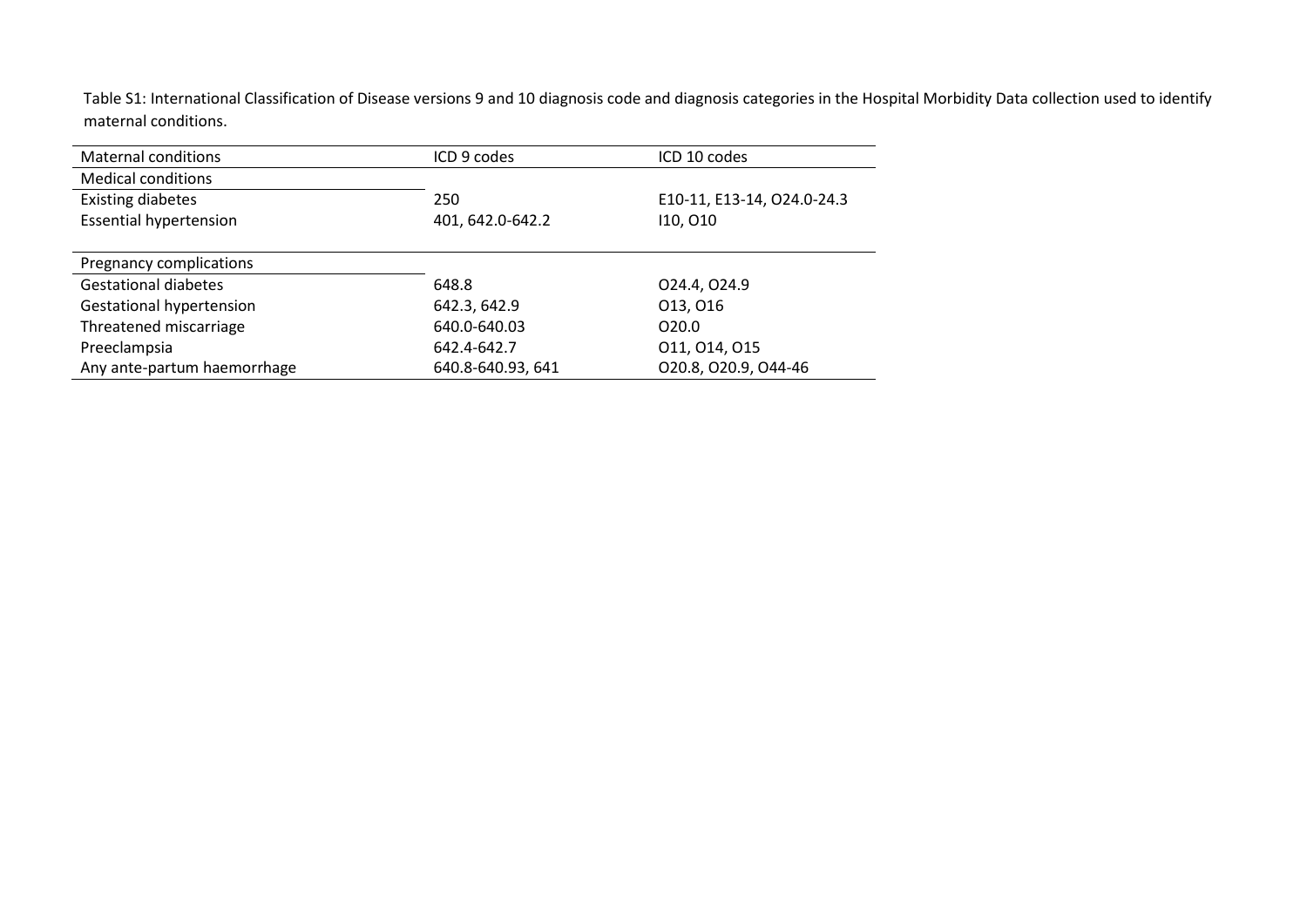|                                       | Maternal Ethnic originsb |                   |       |            |       |            |              |                   |       |                   |    |            |       |          |       |            |
|---------------------------------------|--------------------------|-------------------|-------|------------|-------|------------|--------------|-------------------|-------|-------------------|----|------------|-------|----------|-------|------------|
|                                       | Caucasian                |                   |       | Aboriginal | Asian |            |              | Indian            |       | African           |    | Polynesian |       | Maori    |       | Other      |
|                                       |                          | row               |       | row        |       | row        |              | row               |       |                   |    | row        |       | row      |       | row        |
|                                       | n                        | %                 | n     | %          | n     | %          | n            | %                 | n     | row %             | n  | %          | n     | %        | n     | %          |
| Maternal region of birth <sup>c</sup> |                          |                   |       |            |       |            |              |                   |       |                   |    |            |       |          |       |            |
| Australia                             | 46,340                   | 88.0 <sup>d</sup> | 3,823 | 7.3        | 592   | 1.1        | 89           | 0.2               | 13    | 0.0               | 24 | 0.0        | 117   | 0.2      | 1,627 | 3.1        |
| Oceania (other than<br>Australia)     | 2,516                    | 57.9 <sup>d</sup> | 10    | 0.2        | 23    | 0.5        | 28           | 0.6               |       |                   | 89 | 2.0        | 1,318 | $30.3^e$ | 357   | 8.2        |
| North-West Europe                     | 7,495                    | $95.0^{d}$        |       |            | 44    | 0.6        | 47           | 0.6               | 10    | 0.1               |    |            |       |          | 282   | 3.6        |
| Southern and Eastern<br>Europe        | 1,312                    | $87.1^{d}$        |       |            |       |            |              |                   |       |                   |    |            |       |          | 185   | 12.3       |
| North Africa and the<br>Middle East   | 391                      | 21.6              |       |            | 78    | 4.3        | 36           | 2.0               | 408   | 22.5              |    |            |       |          | 896   | $49.5^{d}$ |
| South-East Asia                       | 245                      | 4.5               |       |            | 4,606 | $85.0^{d}$ | 112          | 2.1               |       |                   | 37 | 0.7        |       |          | 407   | 7.5        |
| North-East Asia                       | 93                       | 3.2               |       |            | 2,697 | $93.6^{d}$ | $\mathbf{0}$ | 0.0               |       |                   |    |            |       |          | 91    | 3.2        |
| Southern and Central Asia             | 229                      | 4.7               |       |            | 641   | 13.2       | 3,408        | 70.1 <sup>d</sup> |       |                   |    |            |       |          | 574   | 11.8       |
| Americas                              | 1,170                    | 78.3 <sup>d</sup> |       |            | 18    | 1.2        |              |                   | 10    | 0.7               |    |            |       |          | 284   | 19.0       |
| Sub-Saharan Africa                    | 1,611                    | 42.2              |       |            | 42    | 1.1        | 138          | 3.6               | 1,223 | $32.0^\mathrm{e}$ | 10 | 0.3        |       |          | 786   | 20.6       |

Table S2: Cross tabulation of maternal region of birth by ethnic origins<sup>a</sup>

Missing: Ethnicity 15 (0.0%), Country of birth 169 (0.2%)

 $a$  Numbers only given for cells with  $n > 10$ .

b Maternal self-reported ethnic origins as recorded in the Midwives Notification System

c Based on Standard Australian Classification of Countries, Major region group of maternal country of birth recorded in the Birth Register.

d Prevalent Ethnic group in region

e Other Ethnic group with >30% of region total.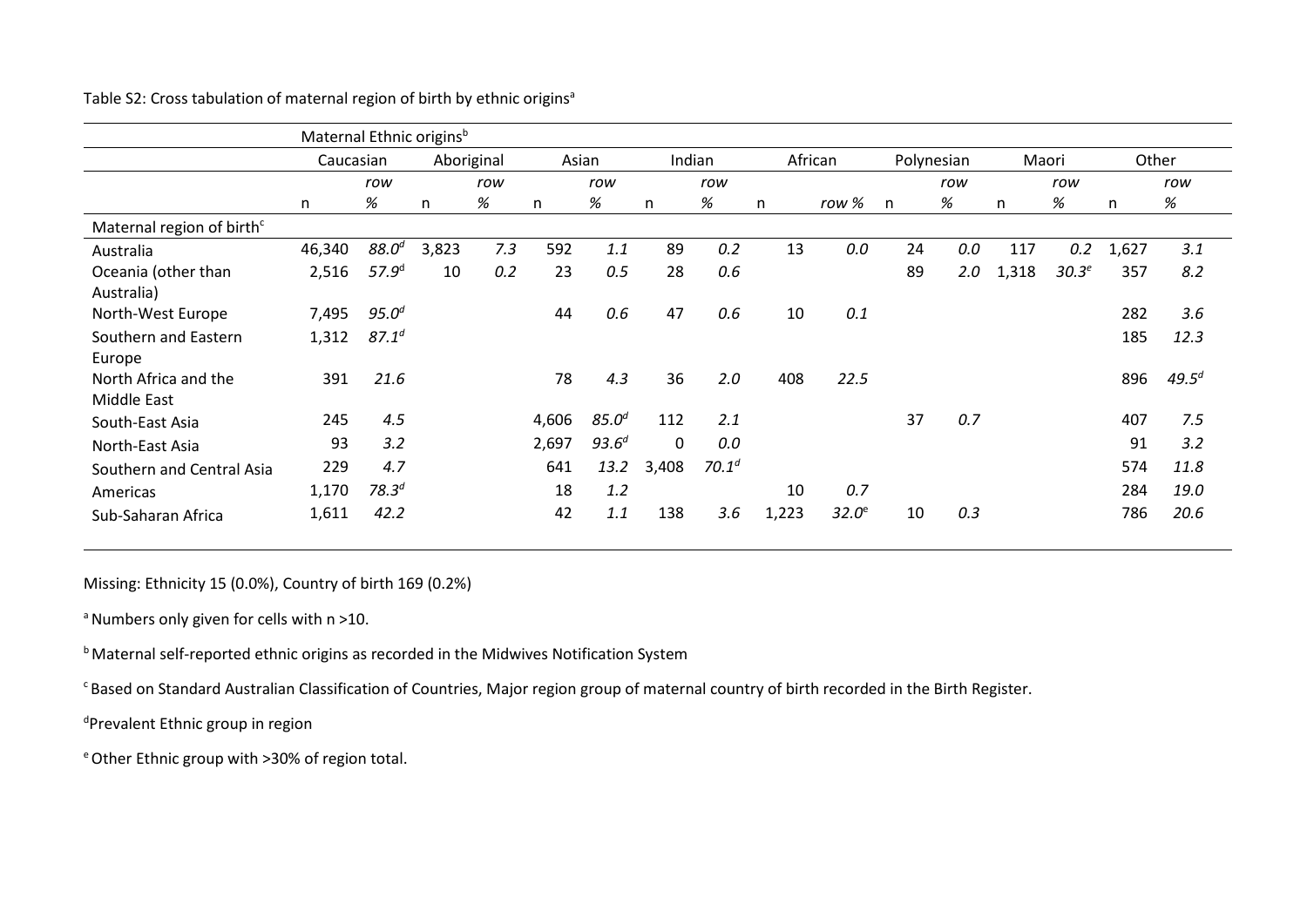| SGA risk factors                                                       | FGR_40<br>$(N = 696)$ |       | FGR_37-39<br>$(n=1,208)$ |         | Not SGA 37+<br>$(N=84,918)$ |         | Overall<br>missing data |
|------------------------------------------------------------------------|-----------------------|-------|--------------------------|---------|-----------------------------|---------|-------------------------|
|                                                                        | n                     | %     | n                        | %       | n                           | %       | $\%$                    |
| At least 1 major or 3 minor risk factors                               | 360                   | 51.7  | 771                      | 63.8    | 36,999                      | 43.6    |                         |
| Major risk factors                                                     |                       |       |                          |         |                             |         |                         |
| Available at booking appointment                                       |                       |       |                          |         |                             |         |                         |
| Maternal age>40 years                                                  | $< 10$ <sup>c</sup>   | < 1.5 | 28                       | 2.3     | 1,957                       | 2.3     | 0.0                     |
| Smoker >10 cigarettes per day                                          | 47                    | 6.8   | 91                       | 7.5     | 2,160                       | 2.5     | 0.0                     |
| <b>Chronic Hypertension</b>                                            | $< 10$ <sup>c</sup>   | < 1.5 | < 10 <sup>c</sup>        | < 1.0   | 771                         | 0.9     | 0.0                     |
| Existing Diabetes <sup>d</sup>                                         | 0                     | 0.0   | 11                       | $0.9\,$ | 627                         | 0.7     | 0.0                     |
| $BMI \geq 35$                                                          | 107                   | 15.4  | 145                      | 12.0    | 16,584                      | 19.5    | 4.9                     |
| Pregnancy complications/developments                                   |                       |       |                          |         |                             |         |                         |
| Threatened miscarriage                                                 | 72                    | 10.3  | 248                      | 20.5    | 7,411                       | 8.7     | 0.0                     |
| Pre-eclampsia                                                          | 17                    | 2.4   | 54                       | 4.5     | 2,039                       | 2.4     | 0.0                     |
| Other Ante-partum haemorrhage <sup>e</sup>                             | 15                    | 2.2   | 34                       | 2.8     | 2,327                       | 2.7     | 0.0                     |
| Only available for multiparous women                                   |                       |       |                          |         |                             |         |                         |
| Previous SGA baby                                                      | 92                    | 13.2  | 262                      | 21.7    | 4,584                       | 5.4     | 8.7 <sup>f</sup>        |
| Previous stillbirth                                                    | $< 10$ <sup>c</sup>   | < 1.5 | < 10 <sup>c</sup>        | $<1.0$  | 662                         | $0.8\,$ | 8.7 <sup>f</sup>        |
| Only available for parents with a MNS record (born in WA, $\geq$ 1980) |                       |       |                          |         |                             |         |                         |
| <b>Maternal SGA</b>                                                    | 62                    | 8.9   | 132                      | 10.9    | 3,334                       | 3.9     | 61.5                    |
| Paternal SGA                                                           | 33                    | 4.7   | 75                       | 6.2     | 2,342                       | 2.8     | 71.6                    |
| Minor risk factors                                                     |                       |       |                          |         |                             |         |                         |
| Available at booking appointment                                       |                       |       |                          |         |                             |         |                         |
| Maternal age 35-40 years                                               | 91                    | 13.1  | 212                      | 17.5    | 15,804                      | 18.6    | 0.0                     |
| Primiparous                                                            | 462                   | 66.4  | 653                      | 54.1    | 35,100                      | 41.3    | 0.0                     |
| <b>BMI &lt;20</b>                                                      | 102                   | 14.7  | 235                      | 19.5    | 7,702                       | 9.1     | 4.9                     |
| BMI 25-34.9                                                            | 36                    | 5.2   | 121                      | 10.0    | 22,681                      | 26.7    | 4.9                     |
| Smoker 1-10 cigarettes per day                                         | 84                    | 12.1  | 237                      | 19.6    | 5,428                       | 6.4     | 0.0                     |

Table S3: Prevalence of RCOG minor and major risk factors for SGA<sup>a,b</sup>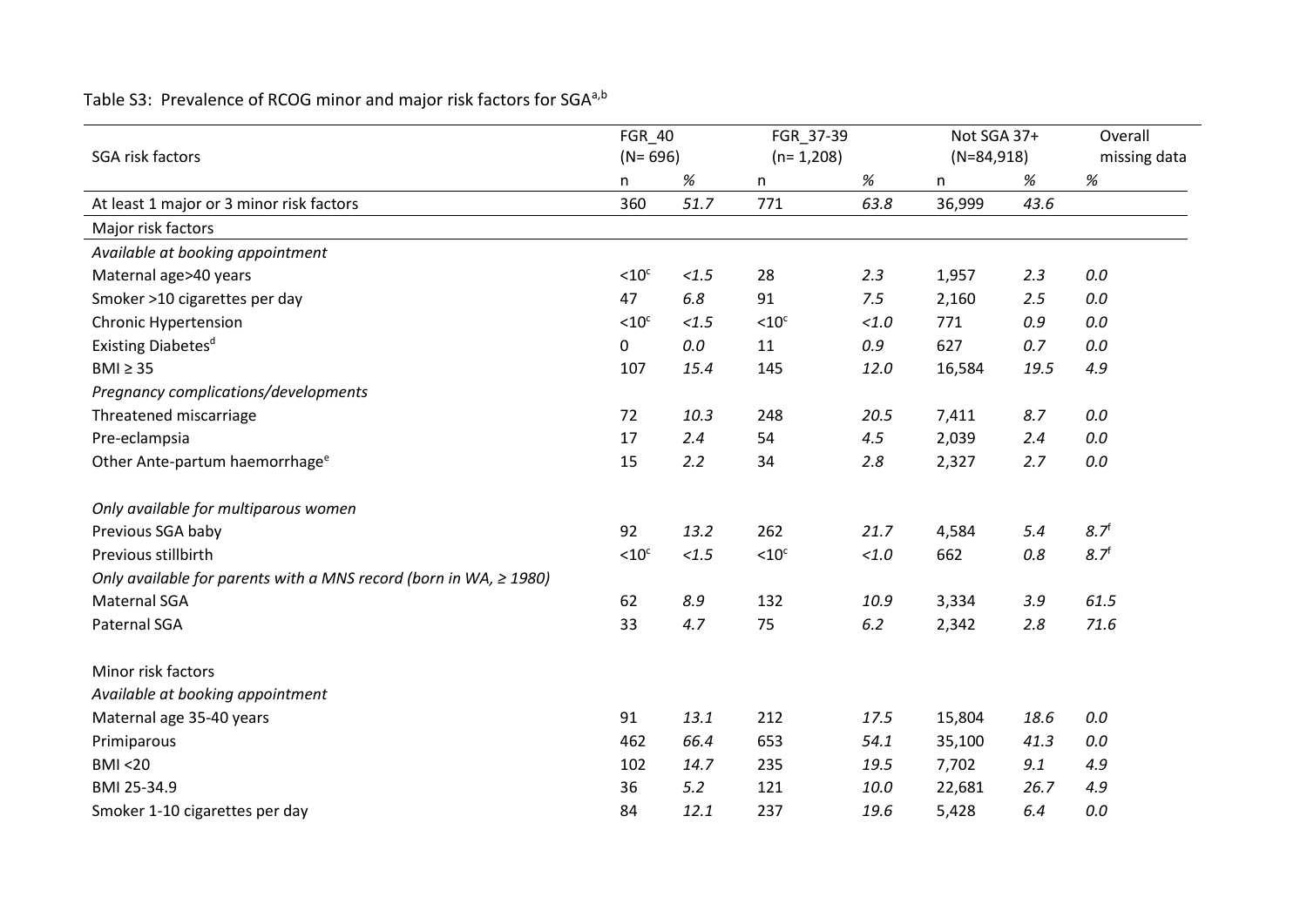| Pregnancy complications/developments                              |                 |          |                   |       |       |     |                  |  |  |  |
|-------------------------------------------------------------------|-----------------|----------|-------------------|-------|-------|-----|------------------|--|--|--|
| Gestational hypertension <sup>g</sup>                             |                 | 2.4      | 50                | 4.1   | 2.266 |     | 1.1              |  |  |  |
| Placental abruption                                               | ${<}10^{\circ}$ | < 1.5    | < 10 <sup>c</sup> | < 1.0 | 292   | 0.3 | 0.0              |  |  |  |
| Only available for multiparous women with MNS record for previous |                 |          |                   |       |       |     |                  |  |  |  |
| birth(s)                                                          |                 |          |                   |       |       |     |                  |  |  |  |
| Previous Pre-eclampsia                                            | ${<}10^{\circ}$ | < 1.5    | 11                | 0.9   | 909   |     | 8.7              |  |  |  |
| Pregnancy Interval <6 months                                      | ${<}10^{\circ}$ | ${<}1.5$ | 22                | 1.8   | 1,827 | 2.2 | $8.7^{\circ}$    |  |  |  |
| Pregnancy Interval ≥60 months                                     | 33              | 4.7      | 106               | 8.8   | 4,740 | 5.6 | 8.7 <sup>†</sup> |  |  |  |

BMI: Body Mass Index; MNS: Midwives Notification System; SGA: Small–for–Gestational–Age; ROCG; Royal College of Obstetricians and Gynaecologists; FGR\_40: Births undelivered at 40 weeks with FGR, Not SGA 37+: Births at 37 or later weeks' gestation not SGA, FGR\_37-39: Births between 37-39 weeks' gestation with FGR.

<sup>a</sup>Royal College of Obstetricians and Gynaecologists. The Investigation and Management of the Small–for–Gestational–Age Fetus. Green–top Guideline *No. 31, 2nd Edition.* Royal College of Obstetricians and Gynaecologists.2013.

bNo data for the following risk factors: Cocaine, daily vigorous exercise, renal impairment, PAPP-A <0.4 MoM, antiphospholipid syndrome, large fibroids, echogenic bowel (major) or IVF singleton pregnancy, low fruit intake prepregnancy, caffeine intake, maternal weight gain (minor).

c Exact numbers and percentages not given for cells with n= 1-10.

dSeverity of disease not known (with or without vascular disease).

e Other than placenta praevia or placental abruption.

f Percentage of multiparous women with missing values. The majority of these were multiparous women at the time of the first their first record in the MNS.

<sup>g</sup>Severity of disease not known so classified as minor risk factor.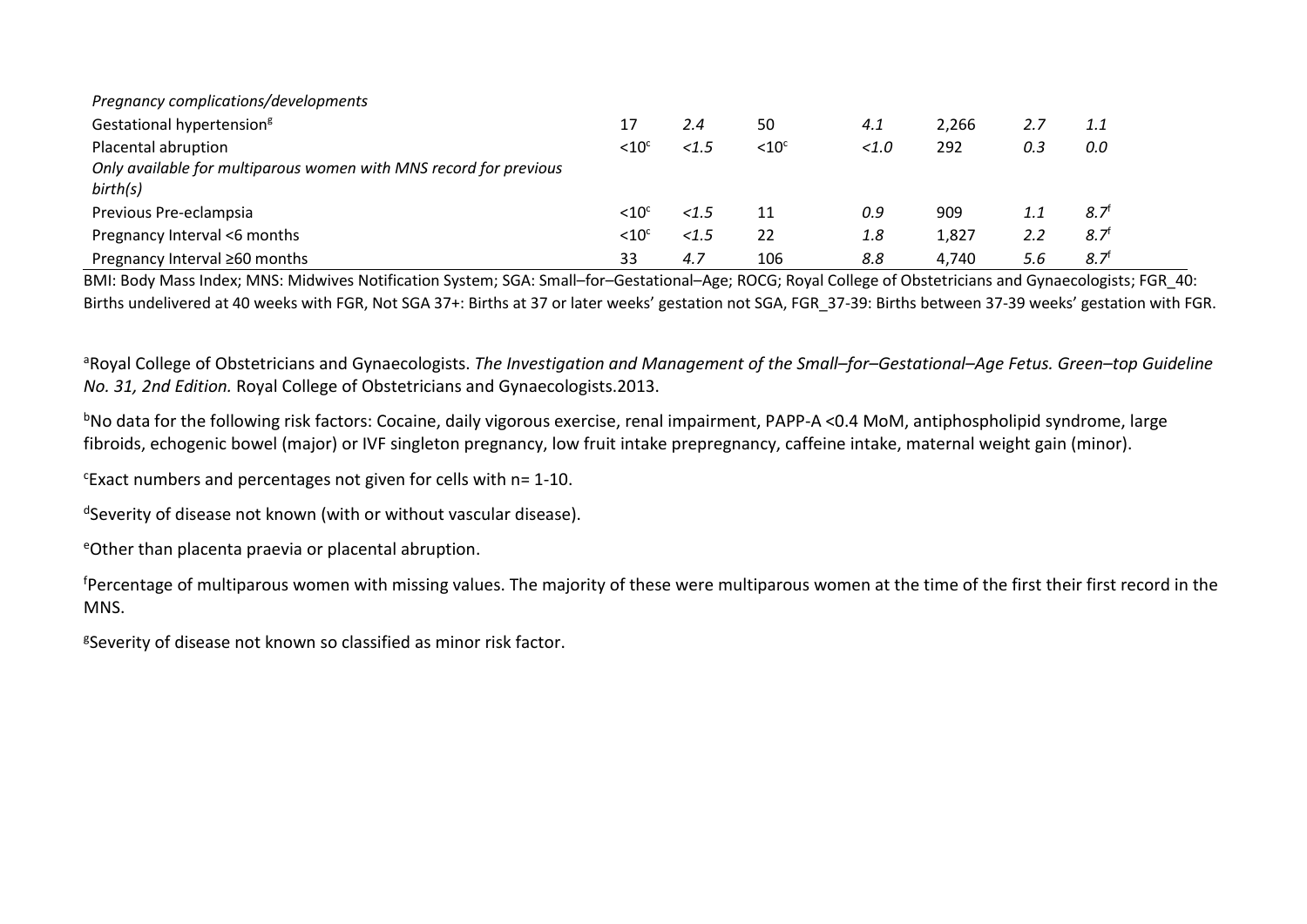Table S4: Modifications to the NSW composite neonatal adverse outcome indicator<sup>a</sup>

| <b>Diagnosis</b>                                                                                                | <b>Additional ICD-10-AM diagnosis codes</b>                                                                                                                                                                     |
|-----------------------------------------------------------------------------------------------------------------|-----------------------------------------------------------------------------------------------------------------------------------------------------------------------------------------------------------------|
| Birth trauma (intracranial haemorrhage paralysis due to<br>brachial plexus injury, skull or long bone fracture) | P14.3 Other brachial plexus birth trauma                                                                                                                                                                        |
| Sepsis/septicaemia (streptococcus, staphylococcus, E.<br>coli, unspecified Gram-negative)                       | A41.0 Sepsis due to Staphylococcus aureus<br>A41.1 Sepsis due to other specified staphylococcus<br>A41.2 Sepsis due to unspecified staphylococcus<br>A41.4 Sepsis due to anaerobes (includes gram-ve anaerobes) |
| Procedure                                                                                                       | <b>Additional ACHI procedure codes</b>                                                                                                                                                                          |
| Ventilatory support (mechanical ventilation and/or<br>CPAP)                                                     | 92211-00 Management of combined ventilatory support, $\geq$ 96<br>hours<br>92210-00 Nitric oxide therapy                                                                                                        |
| Transfusion of blood or blood products                                                                          | 13706-05 Administration of gamma globulin                                                                                                                                                                       |
| Pneumothorax requiring an intercostal catheter                                                                  | 38806-00 Insertion of intercostal catheter for drainage (replaced<br>38409-00 in 2008)                                                                                                                          |
| Any intravenous fluids                                                                                          | 92192-00 Parenteral infusion of nutritional substances                                                                                                                                                          |

**ICD-10-AM:** International Statistical Classification of Diseases and Related Health Problems, Tenth Revision, Australian Modification (Versions 7-9 were in use during the time of interest (2013-2015)).

**ACHI:** Australian Classification of Health Interventions (Versions 7-9 were in use during the time of interest (2013-2015)).

<sup>a</sup>Lain SJ, Algert CS, Nassar N, Bowen JR, Roberts CL. Incidence of severe adverse neonatal outcomes: use of a composite indicator in a population cohort. *Matern Child Health J.* 2012;16(3):600-608.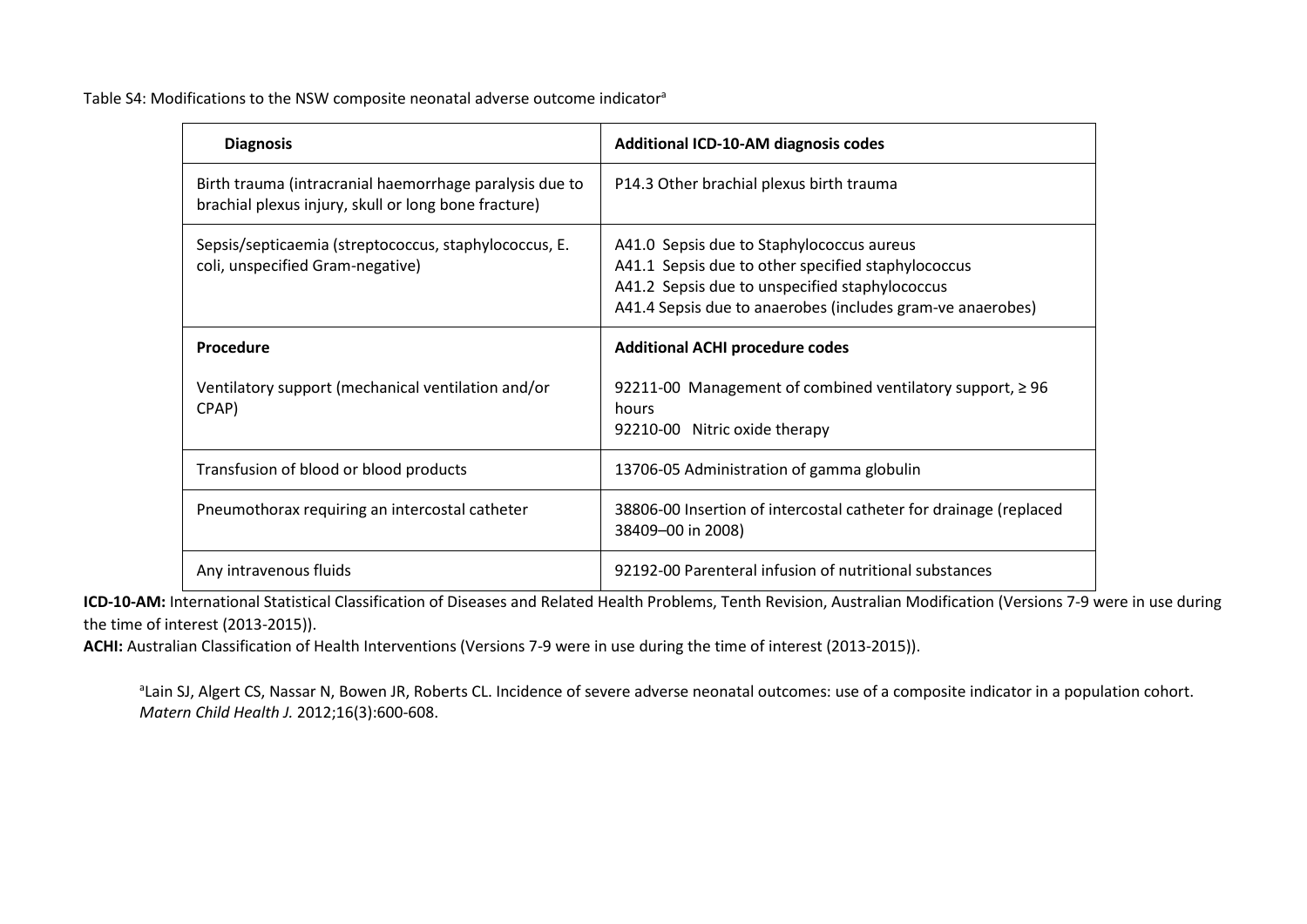Table S5. Maternal and other factors associated with having a severely growth restricted singleton birth of 37 or more weeks' gestation in WA (2013-15): full list of factors investigated.

|                                | not SGA 37+ <sup>a</sup> | FGR_40    |     |      | FGR_37-39                 |           |      |                           |                   |
|--------------------------------|--------------------------|-----------|-----|------|---------------------------|-----------|------|---------------------------|-------------------|
|                                | n=84,918                 | $n = 696$ |     |      |                           | $n=1,208$ |      |                           |                   |
|                                | n                        | $\%$      | n   | $\%$ | Unadjusted OR (95%<br>CI) | n         | %    | Unadjusted OR (95%<br>CI) | $P^{\rm b}$ value |
| Sex                            |                          |           |     |      |                           |           |      |                           |                   |
| Boy                            | 43,346                   | 51        | 370 | 53.2 | 1.00 (Reference)          | 608       | 50.3 | 1.00 (Reference)          |                   |
| Girl                           | 41,572                   | 49        | 326 | 46.8 | 0.92(0.79, 1.07)          | 600       | 49.7 | 1.03(0.92, 1.15)          | 0.23              |
| Maternal age (years)           |                          |           |     |      |                           |           |      |                           |                   |
| $25$                           | 13,759                   | 16.2      | 159 | 22.8 | 1.41(1.18, 1.70)          | 278       | 23.0 | 1.56(1.36, 1.80)          | 0.37              |
| 25-34                          | 53,399                   | 62.9      | 437 | 62.8 | 1.00 (Reference)          | 690       | 57.1 | 1.00 (Reference)          |                   |
| $>34$                          | 17,760                   | 20.9      | 100 | 14.4 | 0.69(0.55, 0.86)          | 240       | 19.9 | 1.05(0.90, 1.21)          | 0.01              |
| <b>Booking appointment BMI</b> |                          |           |     |      |                           |           |      |                           |                   |
| < 18.5                         | 2,339                    | 2.8       | 40  | 5.7  | 1.90 (1.37, 2.64)         | 120       | 9.9  | 3.40(2.79, 4.16)          | < 0.01            |
| 18.5 < 25                      | 39,179                   | 46.1      | 353 | 50.7 | 1.00 (Reference)          | 591       | 48.9 | 1.00 (Reference)          |                   |
| 25 < 30                        | 22,681                   | 26.7      | 142 | 20.4 | 0.70(0.57, 0.85)          | 269       | 22.3 | 0.79(0.68, 0.91)          | 0.99              |
| $\geq 30$                      | 16,584                   | 19.5      | 107 | 15.4 | $0.72$ (0.58, 0.89)       | 145       | 12   | 0.57(0.48, 0.70)          | < 0.01            |
| Missing values <sup>c</sup>    | 4,135                    | 4.9       | 54  | 7.8  |                           | 83        | 6.9  |                           |                   |
| Maternal height (cm)           |                          |           |     |      |                           |           |      |                           |                   |
| < 162                          | 24,846                   | 29.3      | 345 | 49.6 | 1.84(1.55, 2.18)          | 641       | 53.1 | 2.13(1.87, 2.43)          | 0.19              |
| 162-167                        | 29,107                   | 34.3      | 220 | 31.6 | 1.00 (Reference)          | 352       | 29.1 | 1.00 (Reference)          |                   |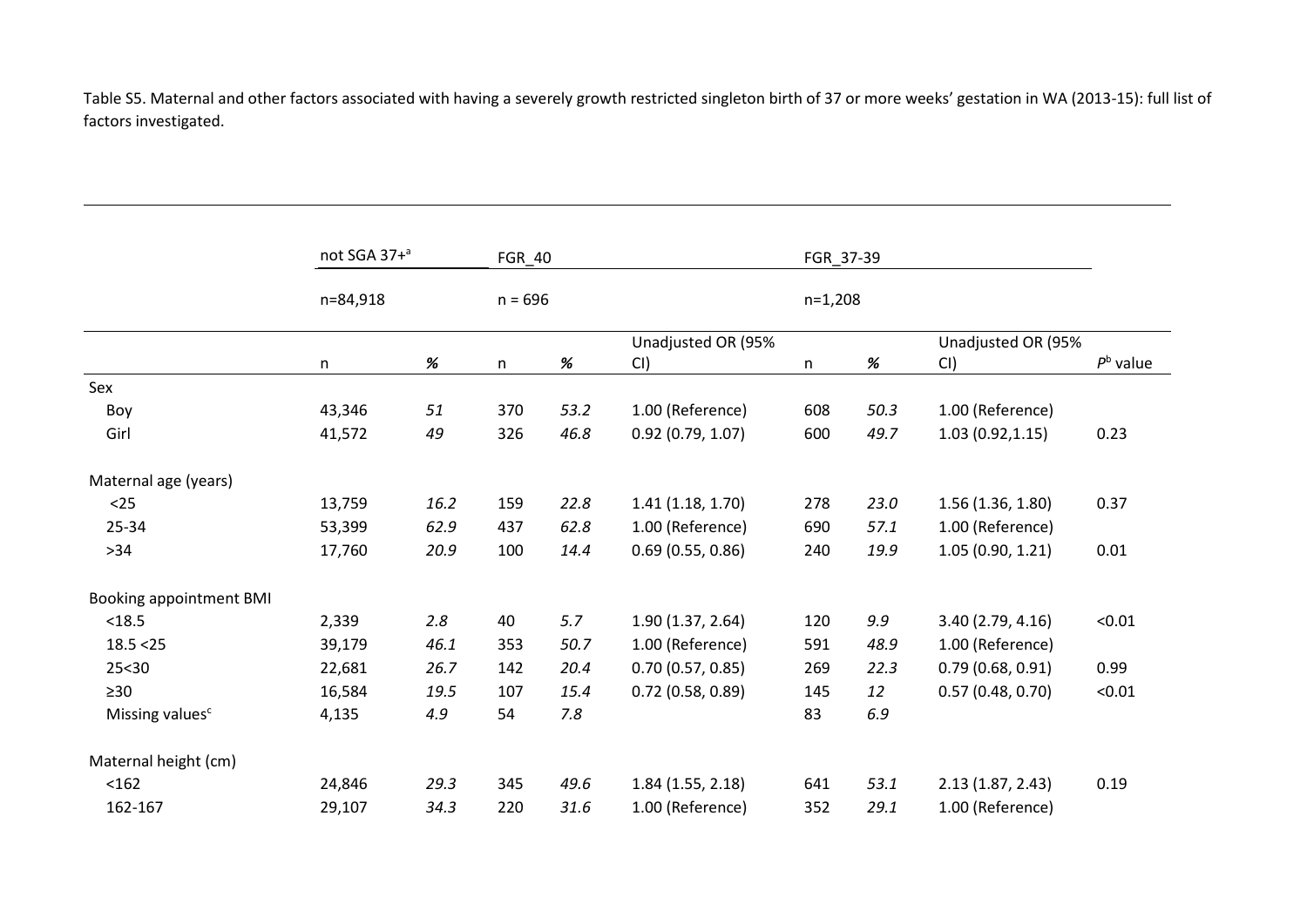| >167                              | 30,396 | 35.8 | 125  | 18    | 0.54(0.44, 0.68)         | 209  | 17.3  | 0.57(0.48, 0.68)    | 0.81      |
|-----------------------------------|--------|------|------|-------|--------------------------|------|-------|---------------------|-----------|
| Primiparous                       | 35,100 | 41.3 | 462  | 66.4  | 2.83 (2.41, 3.31)        | 653  | 54.1  | 1.67(1.49, 1.87)    | < 0.01    |
| Ante-natal booking                |        |      |      |       |                          |      |       |                     |           |
| appointment >10 weeks GA          | 35,337 | 41.6 | 303  | 43.5  | 1.09 (0.94, 1.28)        | 563  | 46.6  | 1.22 (1.08, 1.09)   | 0.28      |
| Missing values <sup>c</sup>       | 4,674  | 5.5  | 41   | 5.9   |                          | 57   | 4.7   |                     |           |
| Smoking during pregnancy          |        |      |      |       |                          |      |       |                     |           |
| Nil                               | 77,311 | 91   | 563  | 80.9  | 1.00 (Reference)         | 880  | 72.8  | 1.00 (Reference)    |           |
| Any                               | 7,588  | 8.9  | 131  | 18.8  | 2.37 (1.96, 2.87)        | 328  | 27.2  | 3.80 (3.34, 4.32)   | < 0.01    |
| $≤10$ CPD                         | 5,428  | 6.4  | 84   | 12.1  | 2.13(1.69, 2.68)         | 237  | 19.6  | 3.84 (3.32, 4.44)   | 0.59      |
| $>10$ CPD                         | 2,087  | 2.5  | 46   | 6.6   | 3.03(2.23, 4.10)         | 87   | 7.2   | 3.66 (2.93, 4.59)   | 0.44      |
| CPD unknown                       |        |      |      |       | 1.88(0.26, 13.56)        |      |       | 4.83 (1.77, 13.23)  | 0.54      |
|                                   |        |      |      |       | Trend $P$ value=< $0.01$ |      |       | Trend P value=<0.01 |           |
| Maternal medical conditions       |        |      |      |       |                          |      |       |                     |           |
| Pre-existing diabetes             | 667    | 0.8  | 0    | 0     | Not estimated            | 11   | 0.9   | 1.16(0.64, 2.11)    | <b>NA</b> |
| <b>Essential hypertension</b>     | 919    | 1.1  | < 10 | < 1.4 | 0.40(0.13, 1.23)         | < 10 | < 0.8 | 0.69(0.36, 1.33)    | 0.41      |
| Pregnancy complications           |        |      |      |       |                          |      |       |                     |           |
| Threatened miscarriage            | 7458   | 8.8  | 73   | 10.5  | 1.22(0.96, 1.56)         | 248  | 20.5  | 2.68(2.33, 3.09)    | < 0.01    |
| <b>Gestational diabetes</b>       | 11,573 | 13.6 | 64   | 9.2   | $0.64$ (0.50, 0.83)      | 239  | 19.8  | 1.56 (1.36, 1.80)   | < 0.01    |
| Gestational hypertension          | 3,167  | 3.7  | 21   | 3.0   | 0.81(0.52, 1.25)         | 76   | 6.3   | 1.72 (1.36, 2.17)   | < 0.01    |
| Pre-eclampsia                     | 2,051  | 2.4  | 18   | 2.6   | 1.08(0.67, 1.72)         | 54   | 4.5   | 1.89 (1.43, 2.49)   | 0.04      |
| Ante-partum haemorrhage           | 3,192  | 3.8  | 23   | 3.3   | 0.88(0.58, 1.33)         | 45   | 3.7   | 0.99(0.73, 1.34)    | 0.64      |
| Major congenital anomaly          | 3,156  | 3.7  | 26   | 3.7   | 1.01(0.68, 1.49)         | 101  | 8.4   | 2.36 (1.92, 2.91)   | < 0.01    |
| SES area birth residence tertiles |        |      |      |       |                          |      |       |                     |           |
| Lowest                            | 26,830 | 31.6 | 262  | 37.6  | 1.52 (1.25, 1.85)        | 538  | 44.5  | 2.04 (1.75, 2.37)   | < 0.01    |
| Middle                            | 27,234 | 32.1 | 220  | 31.6  | 1.25(1.02, 1.54)         | 316  | 27.2  | 1.18(1.00, 1.39)    | 0.05      |
|                                   |        |      |      |       |                          |      |       |                     |           |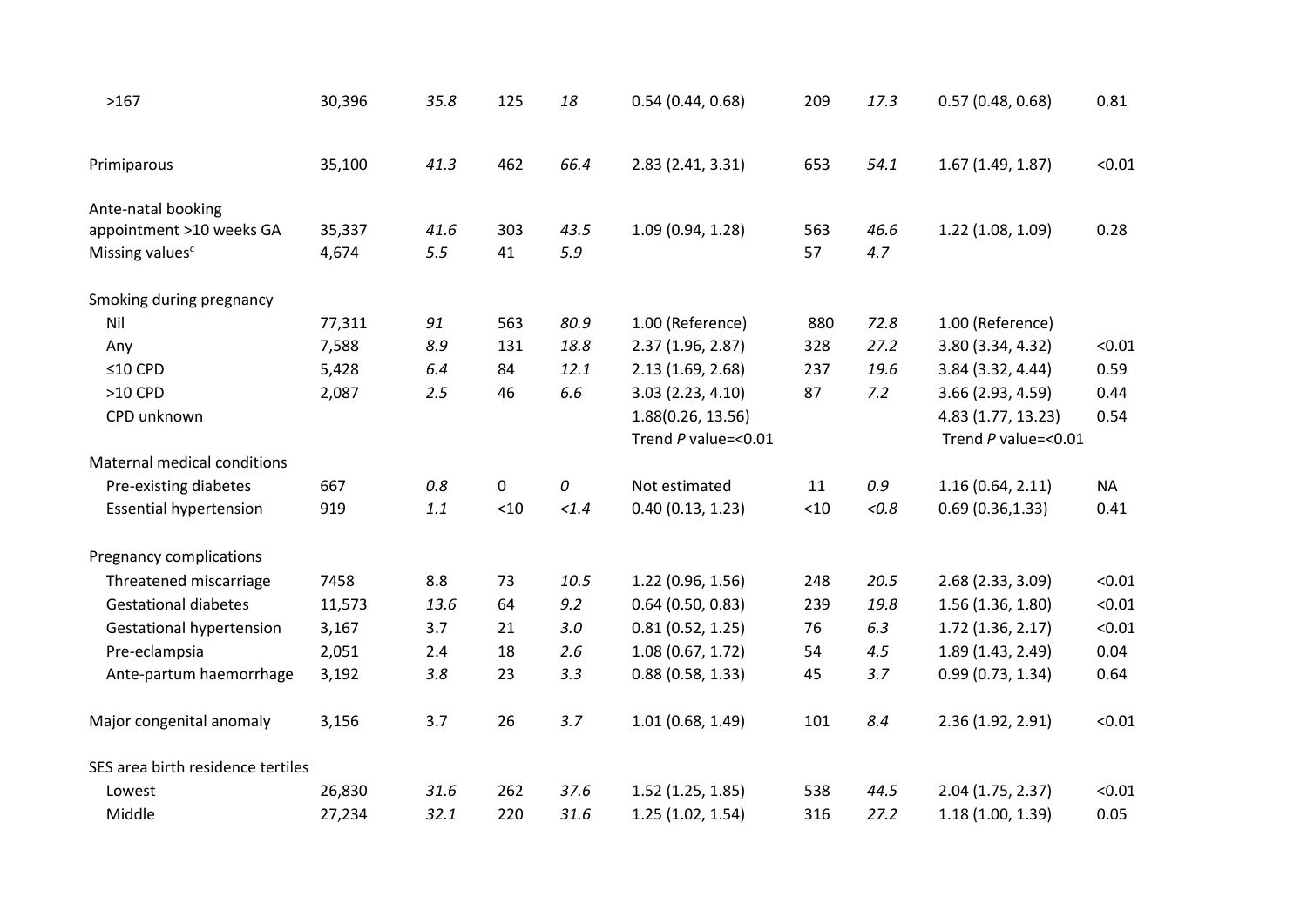| Highest                                                           | 24,993 | 29.4  | 161 | 23.1    | 1.00 (Reference)  | 246 | 20.4           | 1.00 (Reference)  |      |
|-------------------------------------------------------------------|--------|-------|-----|---------|-------------------|-----|----------------|-------------------|------|
| Missing values <sup>c</sup>                                       | 5,861  | 6.9   | 53  | 7.6     |                   | 108 | 8.9            |                   |      |
| Remote or very remote birth                                       |        |       |     |         |                   |     |                |                   |      |
| residence                                                         | 5,380  | 6.3   | 61  | $8.8\,$ | 1.42 (1.09, 1.85) | 111 | 9.2            | 1.52(1.25, 1.85)  | 0.68 |
| Missing values <sup>c</sup>                                       | 3,890  | 4.6   | 30  | 4.3     |                   | 69  | 5.7            |                   |      |
| Maternal Ethnic origins                                           |        |       |     |         |                   |     |                |                   |      |
| Caucasian                                                         | 60,462 | 71.2  | 366 | 52.6    | 1.00 (Reference)  | 610 | 50.5           | 1.00 (Reference)  |      |
| Aboriginal                                                        | 3,751  | 4.4   | 62  | 8.9     | 2.73(2.08,3.58)   | 146 | 12.1           | 3.86 (3.21, 4.64) | 0.03 |
| Asian                                                             | 8,477  | 10    | 107 | 15.4    | 2.09 (1.68, 2.59) | 166 | 13.7           | 1.94(1.63, 2.31)  | 0.39 |
| Indian                                                            | 3,644  | 4.3   | 72  | 10.3    | 3.26 (2.53,4.21)  | 151 | 12.5           | 4.11 (3.43, 4.92) | 0.15 |
| African                                                           | 1,628  | 1.9   | 22  | 3.2     | 2.23 (1.45,3.44)  | 27  | 2.2            | 1.64(1.12, 2.42)  | 0.17 |
| Other                                                             | 6,943  | 8.2   | 65  | 9.3     | 1.55(1.19, 2.02)  | 108 | 8.9            | 1.54 (1.26, 1.90) | 0.81 |
| Maternal region of birth and<br>ethnic origins<br>Australian-born |        |       |     |         |                   |     |                |                   |      |
| Caucasian                                                         | 45,584 | 53.7  | 280 | 40.2    | 1.00 (Reference)  | 476 | 39.4           | 1.00 (Reference)  |      |
| Aboriginal                                                        | 3,629  | 4.3   | 59  | 8.5     | 2.65(2.00, 3.51)  | 135 | 11.2           | 3.56 (2.93, 4.33) | 0.02 |
| Other                                                             | 2,408  | 2.8   | 21  | 3       | 1.42 (0.91, 2.22) | 33  | 2.7            | 1.31(0.92, 1.87)  | 0.95 |
| Born outside Australia<br>Oceania (not Australia)                 | 33,135 | 39    | 334 | 48      | 1.64 (1.40, 1.93) | 552 | 45.7           | 1.60(1.41, 1.81)  | 0.44 |
| Caucasian<br>Oceania (not Australia)                              | 2,477  | 2.9   | 16  | 2.3     | 1.05(0.63, 1.74)  | 23  | 1.9            | 0.89(0.58, 1.35)  | 0.82 |
| non-Caucasian                                                     | 1,788  | 2.1   | 13  | 1.9     | 1.18 (0.68, 2.07) | 27  | 2.2            | 1.45 (0.98, 2.14) | 0.36 |
| North-West Europe<br>Southern & Eastern                           | 7,786  | 9.2   | 35  | 5       | 0.73(0.52, 1.04)  | 65  | 5.4            | 0.80(0.62, 1.04)  | 0.37 |
| Europe                                                            | 1,471  | $1.7$ | <12 | <1.7    | 1.22(0.67, 2.23)  | 24  | $\overline{2}$ | 1.56(1.03, 2.36)  | 0.32 |
| North Africa & Middle East 1,754                                  |        | 2.1   | 22  | 3.2     | 2.04(1.32, 3.16)  | 34  | 2.8            | 1.86(1.31, 2.64)  | 0.99 |
| South-East Asia                                                   | 5,263  | 6.2   | 56  | 8       | 1.73 (1.30, 2.31) | 101 | 8.4            | 1.84 (1.48, 2.28) | 0.36 |
| North-East Asia                                                   | 2,811  | 3.3   | 31  | 4.5     | 1.80(1.24, 2.61)  | 40  | 3.3            | 1.36 (0.99, 1.89) | 0.44 |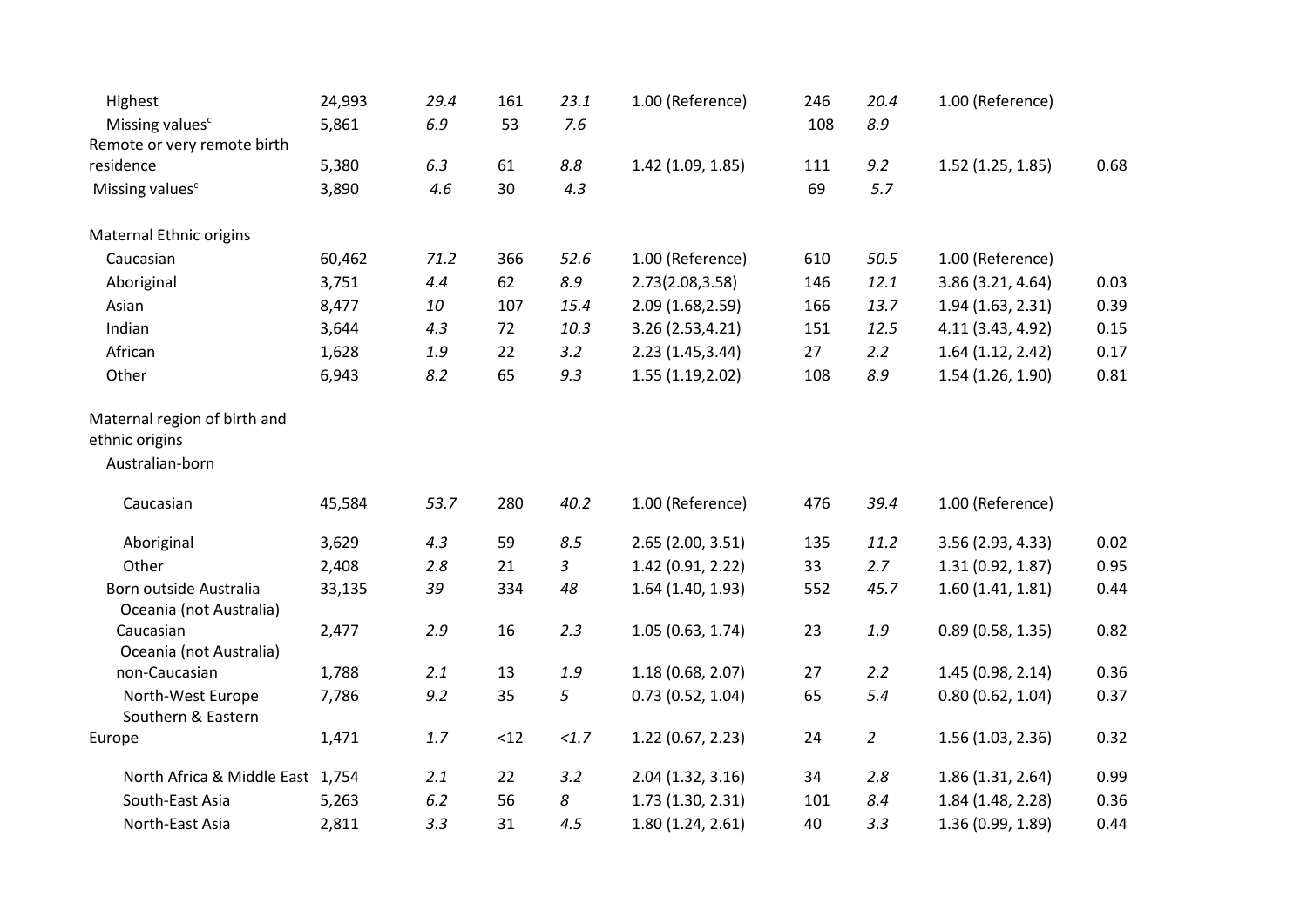| Southern & Central Asia                                | 4,592     | 5.4  | 90        | 13             | 3.19 (2.51, 4.05)        | 178   | 14.7     | 3.71 (3.12, 4.42)        | 0.08 |
|--------------------------------------------------------|-----------|------|-----------|----------------|--------------------------|-------|----------|--------------------------|------|
| Americas<br>Sub-Saharan Africa                         | 1,470     | 1.7  | 13        | $1.9$          | 1.44 (0.82, 2.52)        | $<12$ | $<1\,$   | 0.72(0.39, 1.31)         | 0.12 |
| Caucasian<br>Sub-Saharan Africa non-                   | 1,592     | 1.9  | < 12      | <1.7           | 1.02(0.54, 1.93)         | $<12$ | $<\!\!1$ | 0.54(0.28, 1.05)         | 0.21 |
| Caucasian                                              | 2,129     | 2.5  | 37        | 5.3            | 2.83 (2.00, 4.00)        | 40    | 3.3      | 1.80 (1.30, 2.49)        | 0.11 |
| Time between arrival in<br>Australia and birth (years) |           |      |           |                |                          |       |          |                          |      |
| Australian-born                                        | 51,626    | 60.8 | 360       | 51.7           | 1.00 (Reference)         | 644   | 53.3     | 1.00 (Reference)         |      |
| $>10$                                                  | 10,515    | 12.4 | 80        | 11.5           | 1.09(0.86, 1.39)         | 137   | 11.3     | 1.04(0.87, 1.26)         | 0.38 |
| $5-9$                                                  | 9,909     | 11.7 | 93        | 13.4           | 1.35(1.07, 1.39)         | 146   | 12.1     | 1.18(0.99, 1.42)         | 0.40 |
| < 5                                                    | 10,909    | 12.8 | 139       | 20             | 1.83 (1.50, 22.23)       | 222   | 18.4     | 1.63(1.40, 1.90)         | 0.87 |
| Unknown                                                | 1,800     | 2.1  | 22        | 3.2            | 1.75(1.14, 2.70)         | 4.7   | 3.9      | 2.09(1.55, 2.83)         | 0.35 |
|                                                        |           |      |           |                | Trend $P$ value < $0.01$ |       |          | Trend $P$ value < $0.01$ |      |
| Multiparous women with<br>details of all previous      |           |      |           |                |                          |       |          |                          |      |
| pregnancies                                            | n= 42,389 |      | $n = 187$ |                | $n = 455$                |       |          |                          |      |
| Interpregnancy interval<br>(months)                    |           |      |           |                |                          |       |          |                          |      |
| < 18                                                   | 16,029    | 37.8 | 50        | 26.7           | 1.13 (0.66, 1.92)        | 133   | 29.2     | 1.02(0.75, 1.40)         | 0.89 |
| 18-23                                                  | 6,892     | 16.3 | 19        | 10.2           | 1.00 (Reference)         | 56    | 12.3     | 1.00 (Reference)         |      |
| $\geq$ 24                                              | 19,470    | 45.9 | 118       | 63.1           | 2.20(1.35, 3.57)         | 266   | 58.5     | 1.68(1.26, 2.25)         | 0.26 |
| Any history of                                         |           |      |           |                |                          |       |          |                          |      |
| Previous FGR birth                                     | 1,277     | 3    | 40        | 21.4           | 8.75 (6.14, 12.47)       | 137   | 30.1     | 13.85 (11.25, 17.05)     | 0.03 |
| Stillbirth                                             | 662       | 1.6  | < 10      | 5.3            | 0.68(0.17, 2.75)         | $<10$ | 2.2      | 0.70(0.29, 1.70)         | 0.97 |
| <b>Gestational diabetes</b>                            | 2,994     | 7.1  | 10        | 5.3            | 0.74(0.39, 1.41)         | 31    | $6.8\,$  | 0.96(0.67, 1.39)         | 0.49 |
| <b>Gestational hypertension</b>                        | 2,807     | 6.6  | 17        | 9.1            | 1.41(0.86, 2.33)         | 41    | 9.0      | 1.40(1.01, 1.92)         | 0.97 |
| Ante-partum haemorrhage                                | 2,649     | 6.3  | 12        | 6.4            | 1.03(0.57, 1.85)         | 36    | 7.9      | 1.29 (0.92, 1.82)        | 0.51 |
| Pre-eclampsia                                          | 2,461     | 5.8  | 13        | $\overline{7}$ | 1.21(0.69, 2.13)         | 27    | 5.9      | 1.02(0.69, 1.51)         | 0.63 |
|                                                        |           |      |           |                |                          |       |          |                          |      |